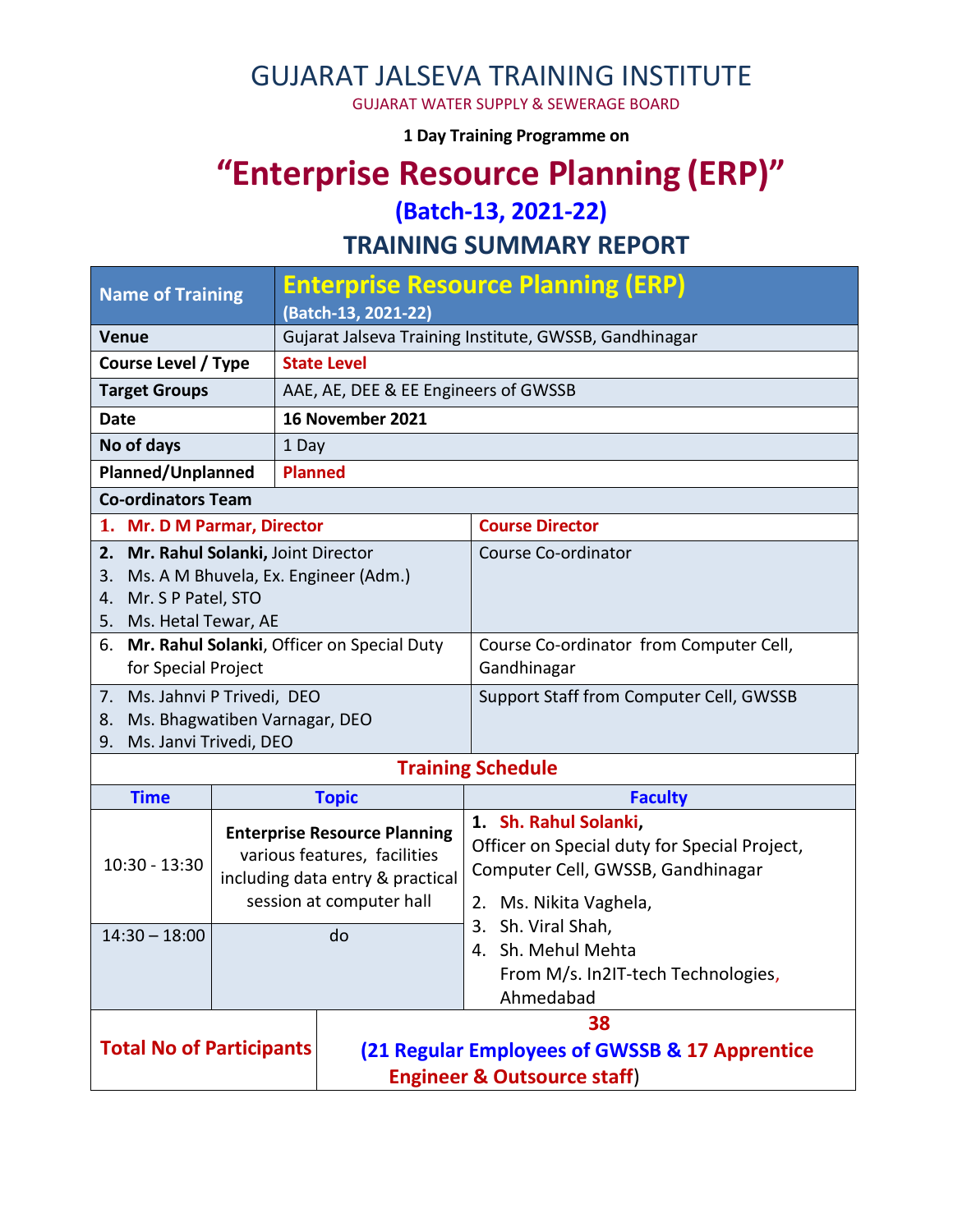| No. | <b>CPF NO.</b>     | <b>Name</b>                  | <b>Designation</b> | <b>Office &amp; Place</b>            |
|-----|--------------------|------------------------------|--------------------|--------------------------------------|
| 1   | <b>GWSSB/9144</b>  | <b>SIRAJBHAI Y. MANSURI</b>  | <b>SE (C)</b>      | <b>MATERIAL CELL, HO GANDHINAGAR</b> |
| 2   | <b>GWSSB/10168</b> | <b>AMI RAMANLAL PATEL</b>    | DEE (M)            | <b>HO, GANDHINAGAR</b>               |
| 3   |                    | <b>PURVANGI A. GOSAI</b>     | DEE (M)            | PHMSD-1, RAJKOT                      |
| 4   | <b>GWSSB/9085</b>  | <b>RAJESHKUMAR M. PARMAR</b> | DEE (C)            | <b>PHSSD, Vallabhipur</b>            |
| 5   | <b>GWSSB/10336</b> | <b>RAVIKUMAR V. DONDA</b>    | DEE (C)            | PHSSD, Bhavnagar                     |
| 6   | GWSSB/10230        | BHARATKUMAR T. KANZARIYA     | AAE (C)            | PHWD, SURENDRANAGAR                  |
| 7   |                    | <b>BHOOMIBEN P. JAMBUCHA</b> | AAE (C)            | PHSSD, MAHUVA                        |
| 8   |                    | DAIVAKSHI B. BHATT           | AE(C)              | PHSSD, HALOL                         |
| 9   |                    | DILIP H. KATHESIYA           | AE(C)              | PHSSD, SAYLA                         |
| 10  | GWSSB/5756         | HANIFMAHMAD S. SHAIKH        | AAE (C)            | PHC, GODHRA                          |
| 11  | GWSSB/10671        | JITENDRAKUMAR P. BHURA       | AAE (C)            | PHWD, DAHOD                          |
| 12  | GWSSB/10400        | LALABHAI S. VAGADIYA         | AAE (C)            | PHSSD, BALASINOR                     |
| 13  |                    | MAYUR K. MAKWANA             | AAE (C)            | PHSSD-2, RAPAR                       |
| 14  | GWSSB/10277        | MOHAMMADHARISH L. KURESHI    | AE(C)              | PHSSD, DHANERA                       |
| 15  | GWSSB/10419        | MOHIT CHANDRASHEKHAR BHOOT   | AE(C)              | PHSSD, SHIHORI                       |
| 16  |                    | <b>NOMAN B. SUKHI</b>        | AAE (C)            | PHSSD, HALOL                         |
| 17  |                    | PRUTHVIKUMAR J. SAVANI       | AAE (C)            | PHSSD, BALASINOR                     |
| 18  |                    | RAMCHANDRA R. PATEL          | AAE (M)            | PHMSD, JAMJODHPUR                    |
| 19  |                    | RAVJI G. VIRDA               | AAE (C)            | PHSSD, MUNDRA                        |
| 20  |                    | SABURBHAI F. DAMOR           | AAE (C)            | PHSSD, SANTRAMPUR                    |
| 21  |                    | YASHKUMAR V. KOTHARI         | AAE (C)            | PHSSD, AMRELI                        |

## **List of Regular Employees of GWSSB**

## **List of Employees (Outsource staff/Apprentice Engineer)**

| No.            | <b>Name</b>                   | <b>Designation</b>     | <b>Office &amp; Place</b> |
|----------------|-------------------------------|------------------------|---------------------------|
| 1              | ANJALI B. RANA                | <b>Outsource Staff</b> | PHWD, LUNAWADA            |
| $\overline{2}$ | DHAVAL G. PANELIYA            | Apprentice Engineer    | PHSSD, BABRA              |
| 3              | DIGVIJAYSINH D. MAHIDA        | Apprentice Engineer    | PHSSD-1, SURENDRANAGAR    |
| 4              | <b>FAIJAN I. VOHRA</b>        | <b>Outsource Staff</b> | HO, GANDHINAGAR           |
| 5              | <b>GHANSHYAMBHAI R. ROHIT</b> | Apprentice Engineer    | PHWD, GODHARA             |
| 6              | HARSH D. MOR                  | Apprentice Engineer    | PHMSD-2, RAJKOT           |
| 7              | HIRENKUMAR S. RALOLIYA        | Apprentice Engineer    | PHSSD, ANJAR              |
| 9              | <b>JAYESH VAHORIYA</b>        | <b>Outsource Staff</b> | PHSSD, JHALOD             |
| 10             | JAYPAL B. MARAVADI            | Apprentice Engineer    | PHSSD, SANTRAMPUR         |
| 11             | KINJAL C. RANA                | <b>Outsource Staff</b> | PHWD, LUNAWADA            |
| 12             | MAYURKUMAR A. DAMOR           | Apprentice Engineer    | PHS CIVIL UNIT, ZALOD     |
| 13             | MILANKUMAR R. MAKWANA         | Apprentice Engineer    | PHMSD-1, RAJKOT           |
| 14             | NIKULBHAI K. KANZARIYA        | Apprentice Engineer    | PHWD, LIMBDI              |
| 15             | RAVI R. ROKAD                 | Apprentice Engineer    | PHMSD-1, RAJKOT           |
| 16             | RUTURAJSINH B. ZALA           | Apprentice Engineer    | PHSSD-2, SURENDRANAGAR    |
| 17             | Y. J. MACHHI                  | <b>Outsource Staff</b> | PHWD, LUNAWADA            |